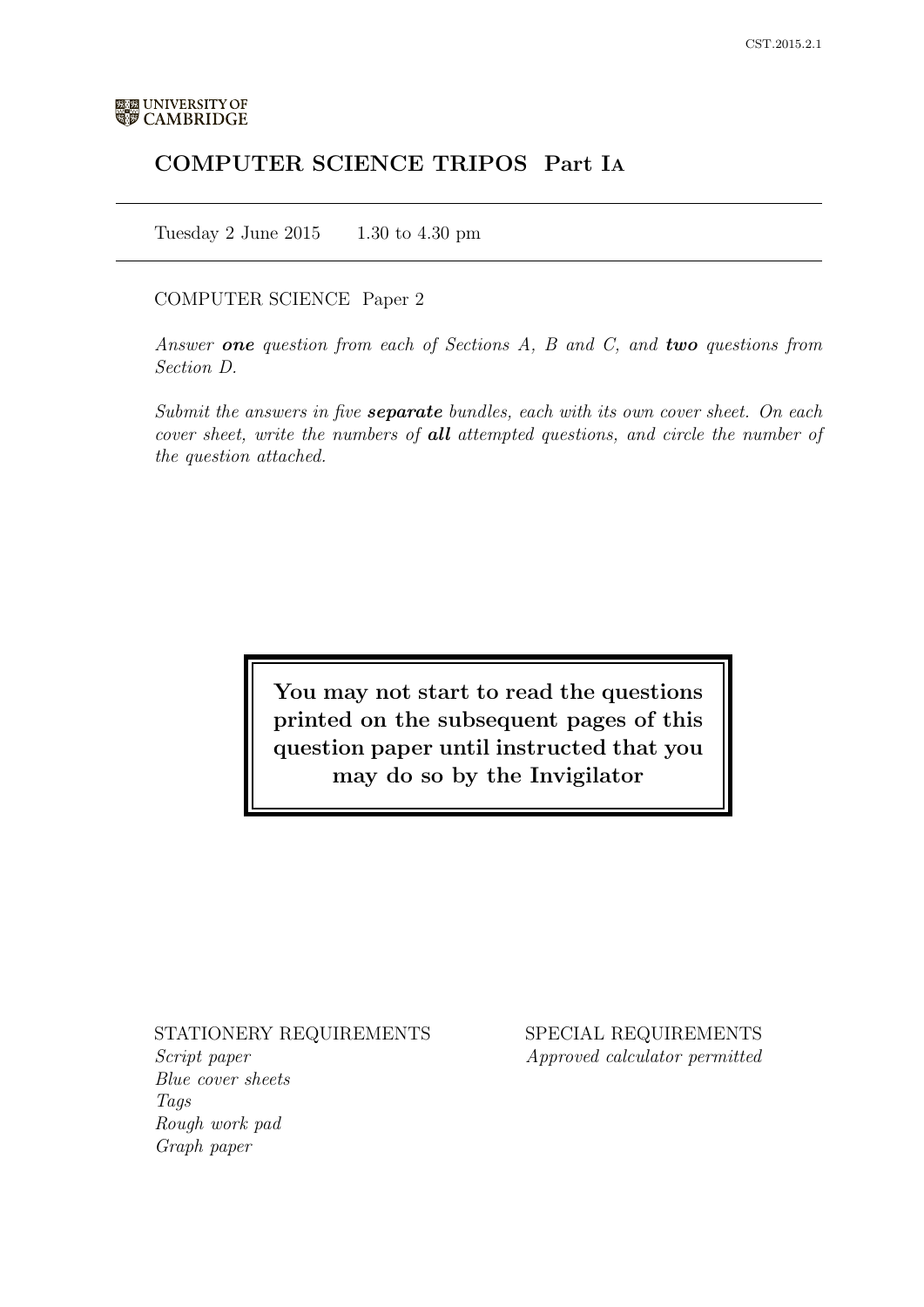### SECTION A

### 1 Digital Electronics

- (a) Write down simplified sum of products (SOP) and product of sums (POS) expressions for the following Boolean functions:
	- (i)  $X = A \oplus B \oplus C$  [3 marks]

$$
(ii) \ \ Y = (A + \overline{B} + \overline{C}).(\overline{A} + \overline{D}).(A + C) \tag{3 marks}
$$

- (b) Using a four variable Karnaugh map, fill it with 1s and 0s to find a function that illustrates each of the following situations. Write down the number of terms and the number of literals for each situation.
	- (i) The minimised SOP and POS forms have the same number of terms and literals. [3 marks]
	- (*ii*) The minimised POS form has fewer terms and literals than the minimised SOP form. [3 marks]
- (c) For the following Boolean function,

 $F = \overline{A} \cdot \overline{B} \cdot \overline{C} + A \cdot \overline{C} \cdot \overline{D} + \overline{A} \cdot C \cdot D + B \cdot C \cdot \overline{D} + \overline{B} \cdot C \cdot D$ 

show how it may be implemented using:

- $(i)$  one 16:1 multiplexor
- $(ii)$  one 8:1 multiplexor and one or more NOT gates

[8 marks]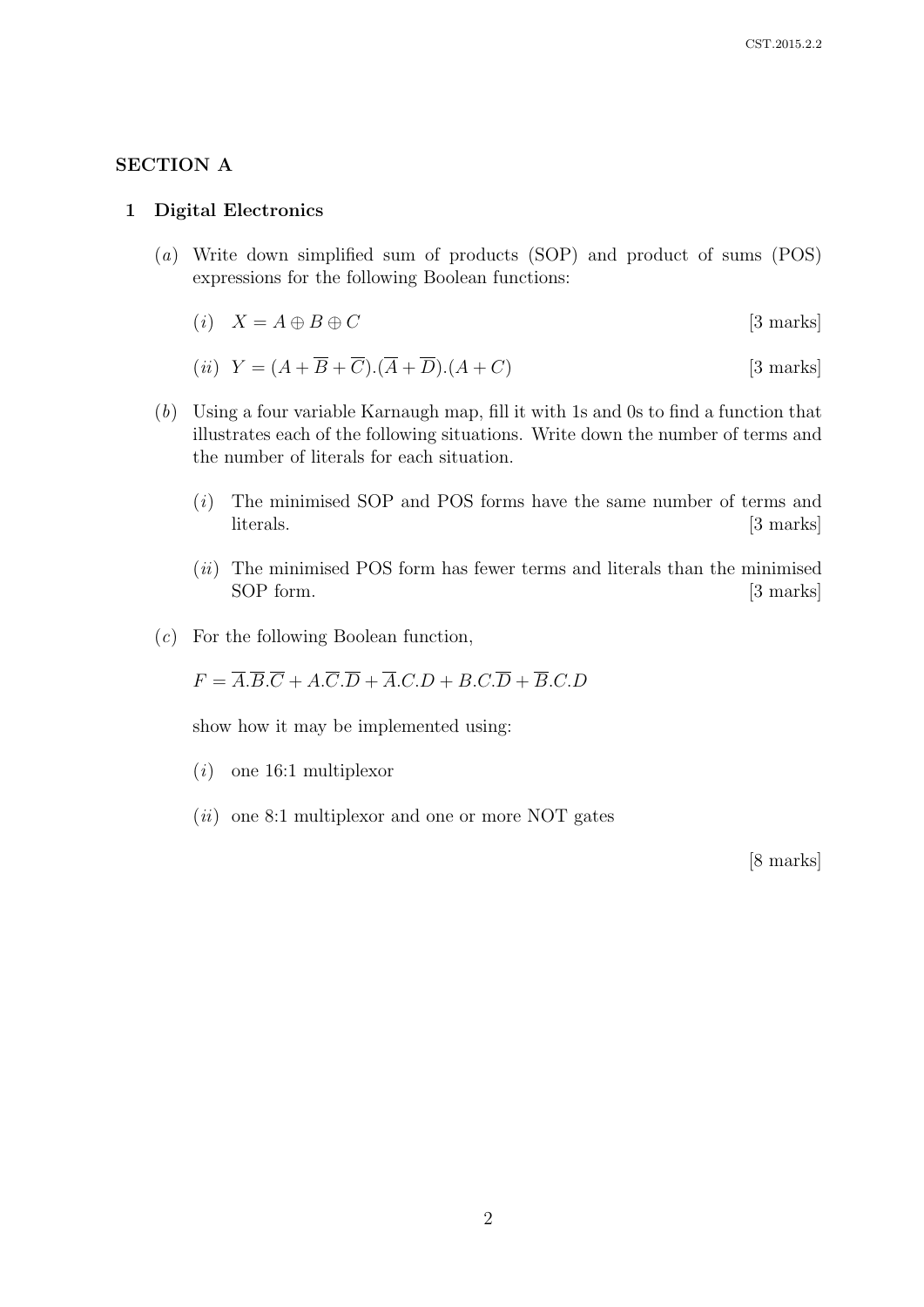## 2 Digital Electronics

- (a) Draw a diagram showing the structure of an n-channel MOSFET and describe how the Drain to Source current can be controlled. [4 marks]
- (b) Draw the circuit diagram of a NOT gate that comprises an n-channel MOSFET and a resistor  $R$ . [2 marks]
- $(c)$  For the NOT gate in part  $(b)$ , plot the relationship between the input voltage,  $V_{\text{in}}$ , and the output voltage,  $V_{\text{out}}$ . The power supply voltage,  $V_{\text{DD}} = 10 \text{ V}$ ,  $R = 500 \Omega$ , and the MOSFET has the characteristics given in the following figure. [6 marks]



- (d) For the NOT gate in part  $(c)$ , calculate the power dissipated by resistor R when  $V_{\text{in}} = 8 \text{ V}.$  [3 marks]
- $(e)$  (i) Describe how the power dissipated by resistor R can be reduced. State any potential problems with your proposed solution. [3 marks]
	- (ii) Present a modified circuit for a NOT gate that eliminates the problem of static power dissipation in resistor R. [2 marks]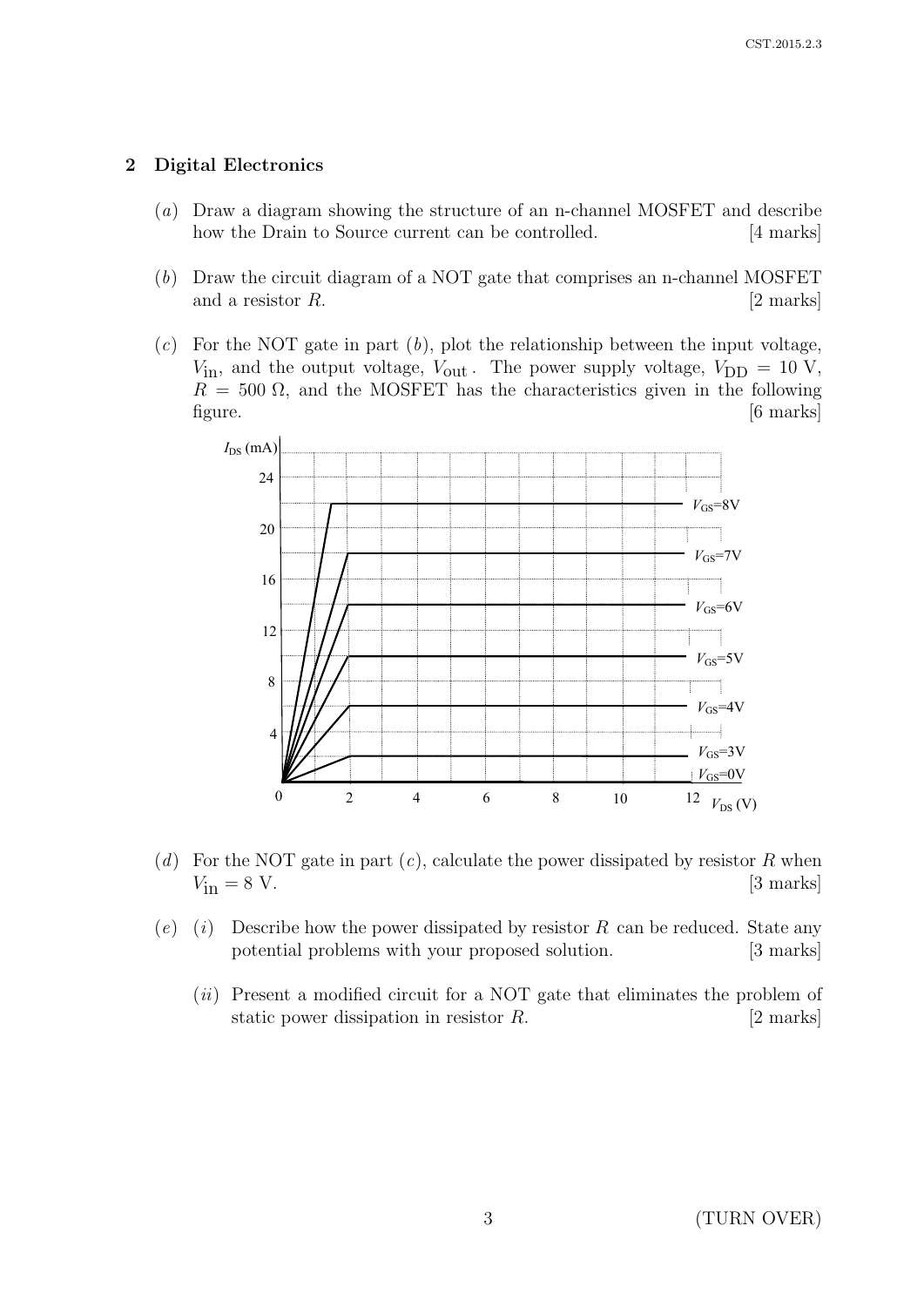### SECTION B

#### 3 Operating Systems

| $(a)$ What is an <i>access control list</i> ?<br>[4 marks] |  |
|------------------------------------------------------------|--|
|------------------------------------------------------------|--|

- (b) What is a *capability* in the context of access control?  $[4 \text{ marks}]$
- (c) How is file access control in Unix implemented, and what simplifications are made over one of the general mechanisms you have described above? [6 marks]
- (d) What is the principle of minimum privilege and which approach, access control lists or capabilities, lends itself better to supporting a minimum privilege regime? [6 marks]

#### 4 Operating Systems

|  |  | (a) What is a page fault? | [2 marks] |
|--|--|---------------------------|-----------|
|--|--|---------------------------|-----------|

(b) What is a segment fault? What might be a sensible response to a segment fault on a stack segment? [2 marks]

(c) Describe the actions that follow after a page fault occurs. You should include those performed in hardware prior to a handler being started, and those that are taken within the handler. Your answer should include how segment faults might be detected and handled. [8 marks]

- (d) What is page thrashing and how might it be avoided?  $[4 \text{ marks}]$
- (e) Why is handling a page fault more complex than handling an interrupt or software trap? [4 marks]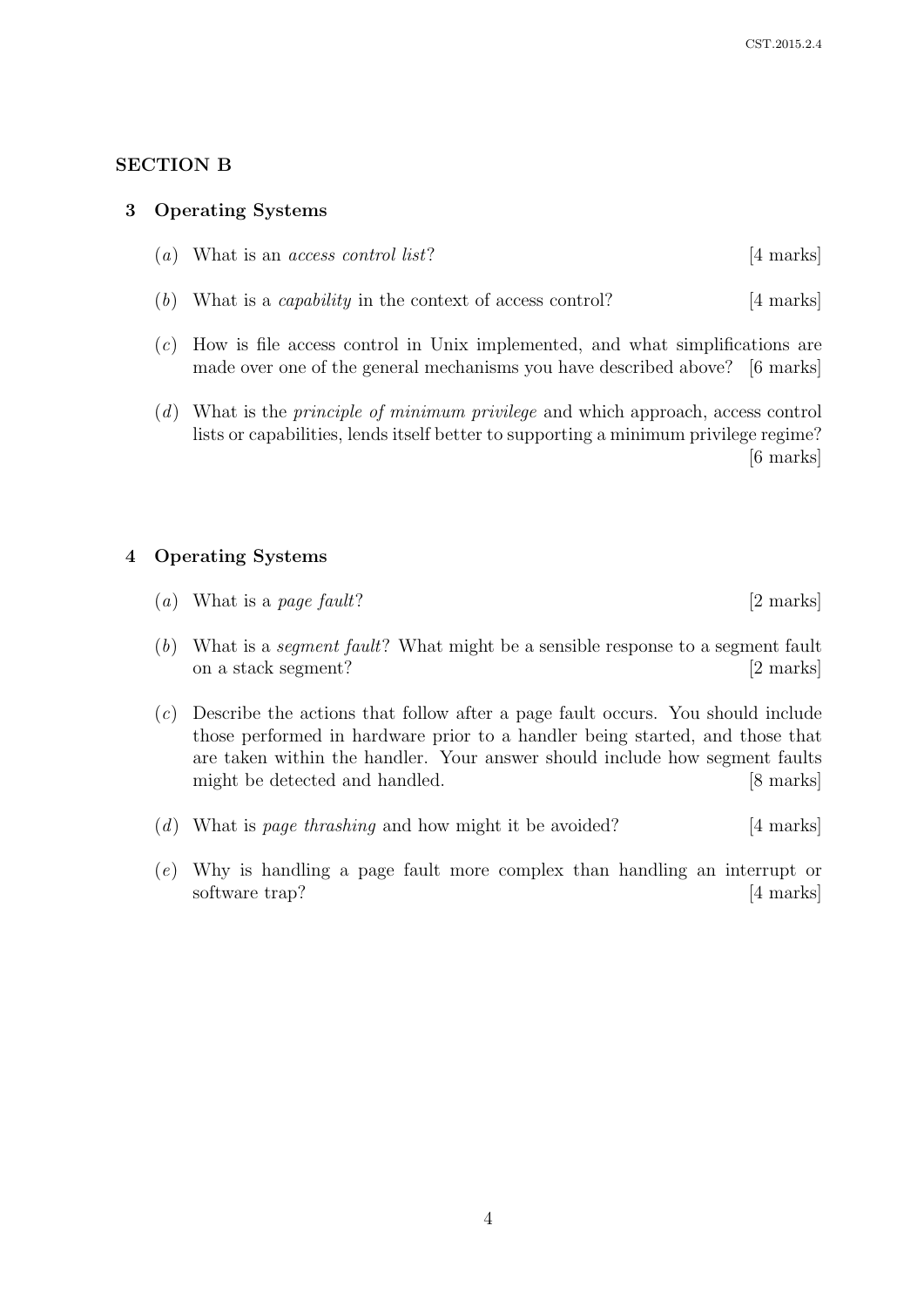# SECTION C

## 5 Software and Interface Design

This question is concerned with the design of the embedded software in a device for switching audio and video streams in a lecture theatre. Correct operation of the overall system involves complex timing dependencies. For example, in this (fictional) system, the video projectors operate most reliably if the input signal is already connected when they power up, whereas the audio amplifier should only be powered up when there is no input signal present.

- (a) Create outline sketches of two different UML diagrams that would be most useful in defining and refining the key design elements of this system as described above. [8 marks]
- (b) Describe a formal specification approach that could be used to verify that individual components of the design, when combined, will exhibit the overall properties required.  $[6 \text{ marks}]$
- (c) If it becomes necessary to replace a functional component after implementation of the system is complete, describe the approach that could be taken at different points in the resulting upgrade project to ensure that the modified system continues to exhibit the desired properties. [6 marks]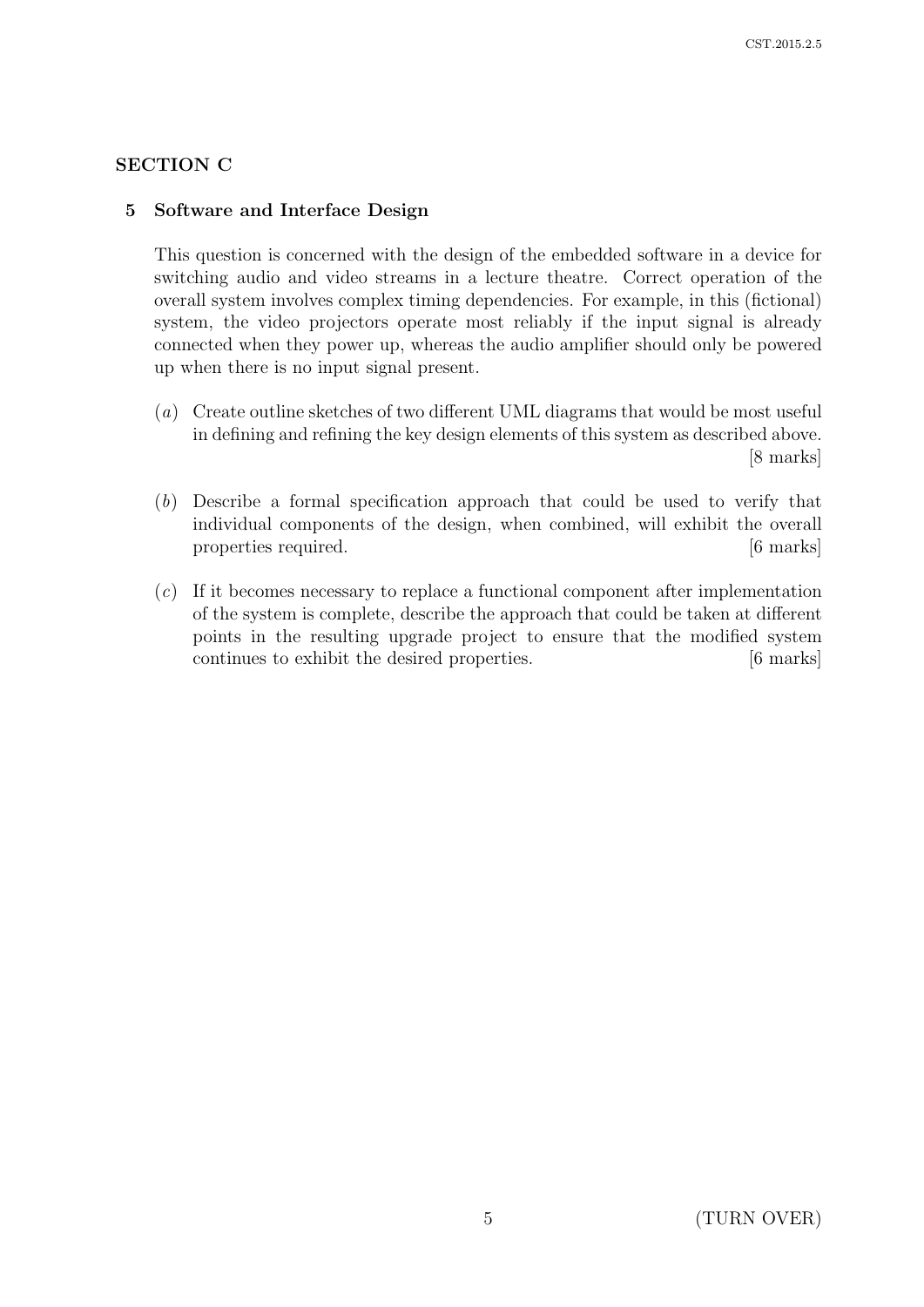## 6 Software and Interface Design

This question is concerned with the user interface of a system for switching audio and video streams in a lecture theatre. This system should be usable by the following people:

- lecture theatre technical support staff who define standard configurations;
- regular lecturers who may personalise these configurations; and also
- visiting lecturers who might only use the system once.
- (a) Create outline sketches of two different UML diagrams that would be most useful in defining and refining the key design elements of this system as described above. [8 marks]
- (b) Describe an interaction design approach that can be used to determine whether the proposed user interface will exhibit the overall usability properties required. [6 marks]
- (c) If it becomes necessary to replace a component of the user interface after implementation of the system is complete, describe the approach that could be taken at different points in the resulting upgrade project to ensure that the modified system continues to satisfy user needs. [6 marks]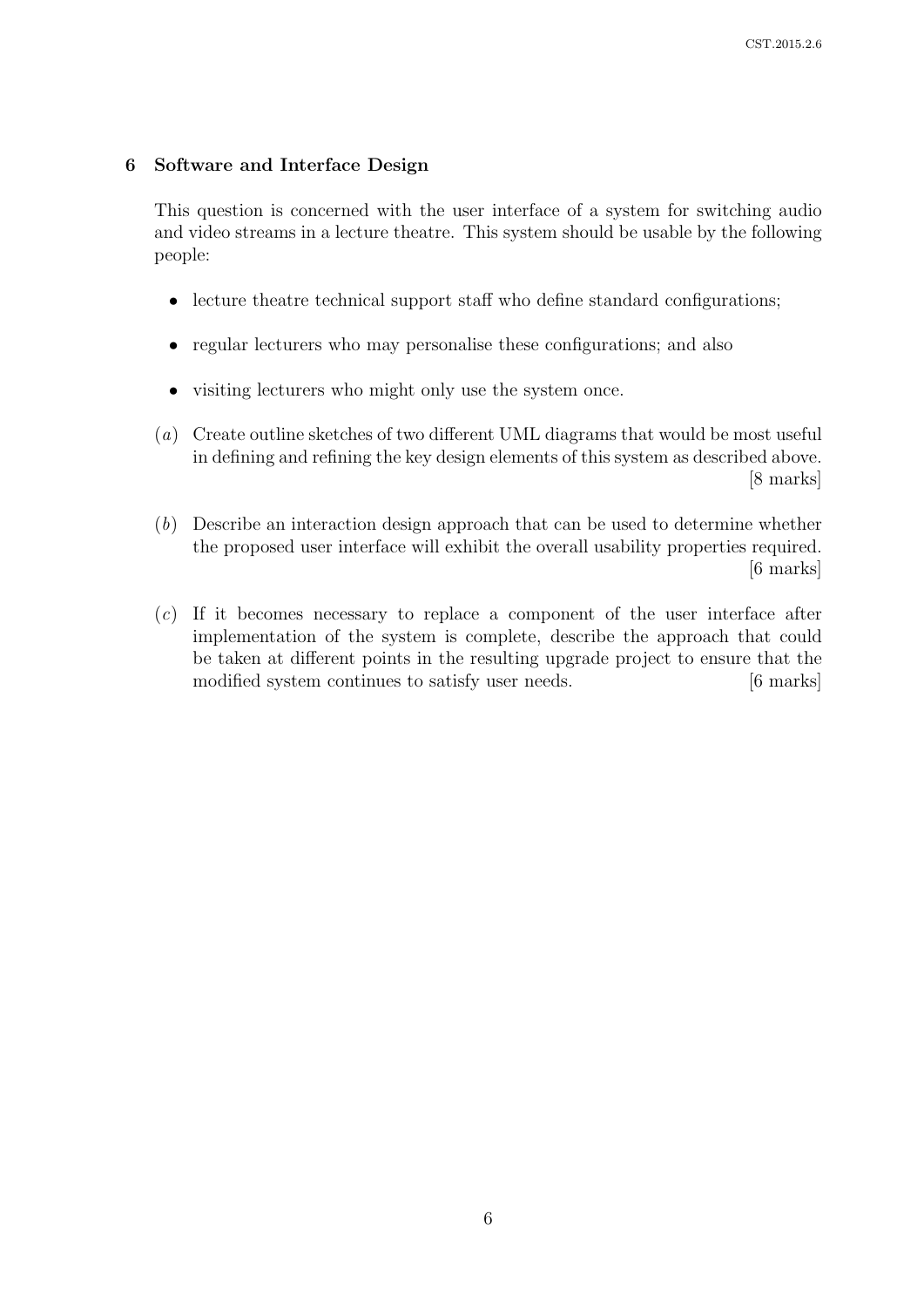## SECTION D

#### 7 Discrete Mathematics

(a) Let  $\mathbb{N}_{\geq 2} \stackrel{\text{def}}{=} \{ k \in \mathbb{N} \mid k \geq 2 \}.$ 

Without using the Fundamental Theorem of Arithmetic, prove that for all positive integers  $m$  and  $n$ ,

$$
\gcd(m, n) = 1 \iff \neg (\exists k \in \mathbb{N}_{\geq 2}. k \, | \, m \wedge k \, | \, n)
$$

You may use any other standard results provided that you state them clearly. [6 marks]

(b) Recall that, for  $i, j \in \mathbb{N}$ ,

$$
\binom{i}{j} \stackrel{\text{def}}{=} \begin{cases} 0 & , \text{ if } i < j \\ \frac{i!}{j!(i-j)!} & , \text{ if } i \ge j \end{cases}
$$

(*i*) Show that for all  $m < l$  in  $\mathbb{N}$ ,

$$
\binom{l}{m+1} + \binom{l}{m} = \binom{l+1}{m+1}
$$

[2 marks]

```
(ii) Prove that
```

$$
\forall n \in \mathbb{N}. \ \forall m \in \mathbb{N}. \ 0 \le m \le n \implies \sum_{k=0}^{n} \binom{k}{m} = \binom{n+1}{m+1}
$$

[6 marks]

(c) Let U be a set and let  $F : \mathbb{N} \times \mathbb{N} \to \mathcal{P}(U)$  be a function such that for all  $i, i', j, j' \in \mathbb{N}$ , if  $i \leq i'$  and  $j \leq j'$  then  $F(i, j) \subseteq F(i', j')$  in  $\mathcal{P}(U)$ .

Prove that

$$
\bigcup_{i\in\mathbb{N}}\left(\bigcup_{j\in\mathbb{N}}F(i,j)\right) = \bigcup_{k\in\mathbb{N}}F(k,k)
$$

(Recall that  $x \in \bigcup_{l \in L} X_l \iff \exists l \in L$ .  $x \in X_l$ [6 marks]

7 (TURN OVER)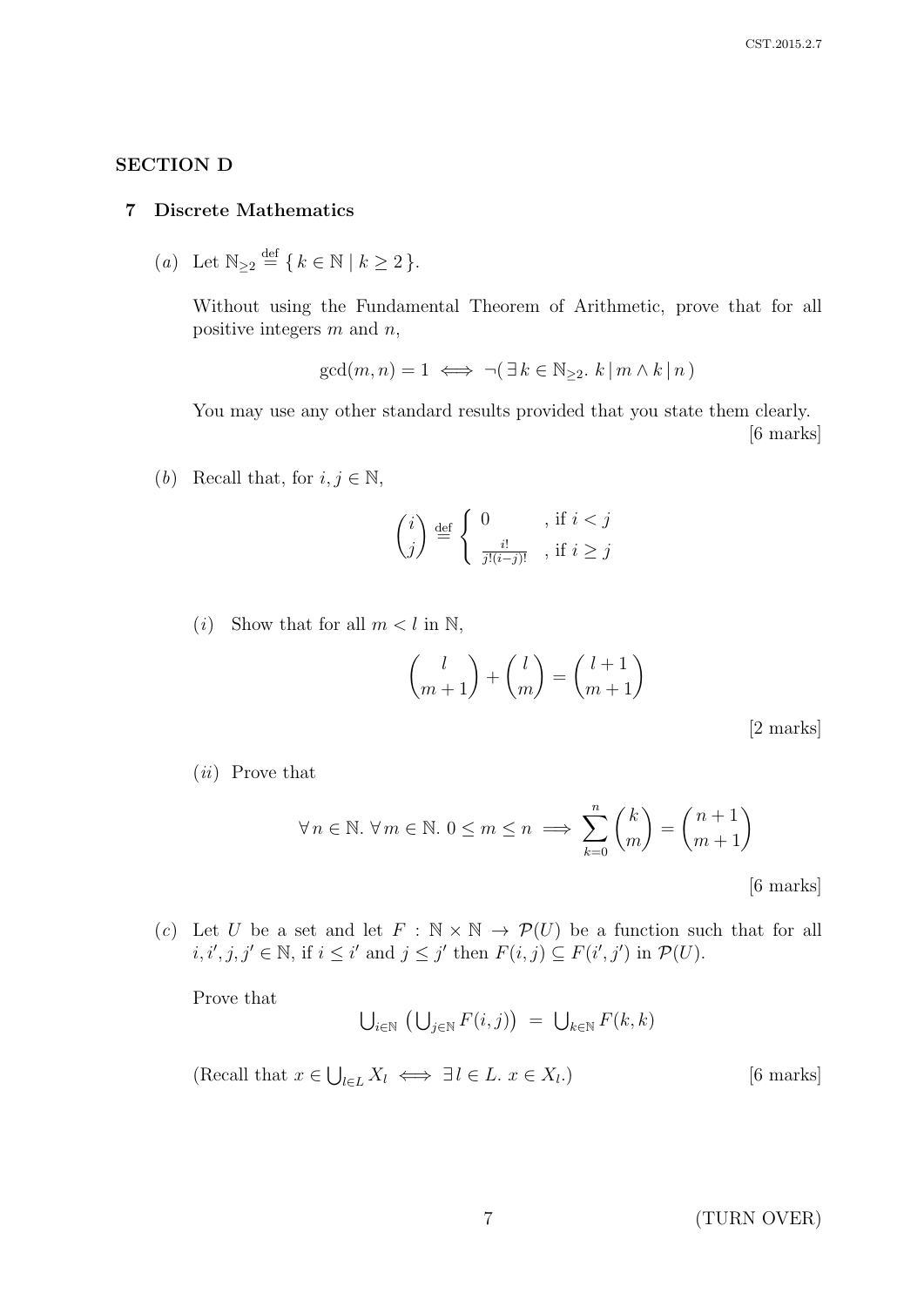### 8 Discrete Mathematics

(*a*) Prove that, for all natural numbers  $n$ ,

$$
n^{13} \equiv n \pmod{1365}
$$

You may use any standard results provided that you state them clearly. [5 marks]

(b) For *n* ranging over the natural numbers  $\mathbb{N}$ , let

Even(n) be the predicate  $\exists k \in \mathbb{N}$ .  $n = 2 \cdot k$ 

and let

Odd(*n*) be the predicate  $\exists l \in \mathbb{N}$ .  $n = 2 \cdot l + 1$ 

Prove that

$$
\forall n \in \mathbb{N}. \text{ Even}(n) \lor \text{Odd}(n)
$$

by the Principle of Induction. [5 marks]

- (c) Let  $F: A \longrightarrow B$  be a relation, from a set A to a set B.
	- (i) Define what it means for  $F$  to be a (total) function. [2 marks]
	- (ii) Prove that F is a function if, and only if, there exists a relation  $G : B \longrightarrow A$ such that  $\mathrm{id}_A \subseteq G \circ F$  and  $F \circ G \subseteq \mathrm{id}_B$ . [8 marks]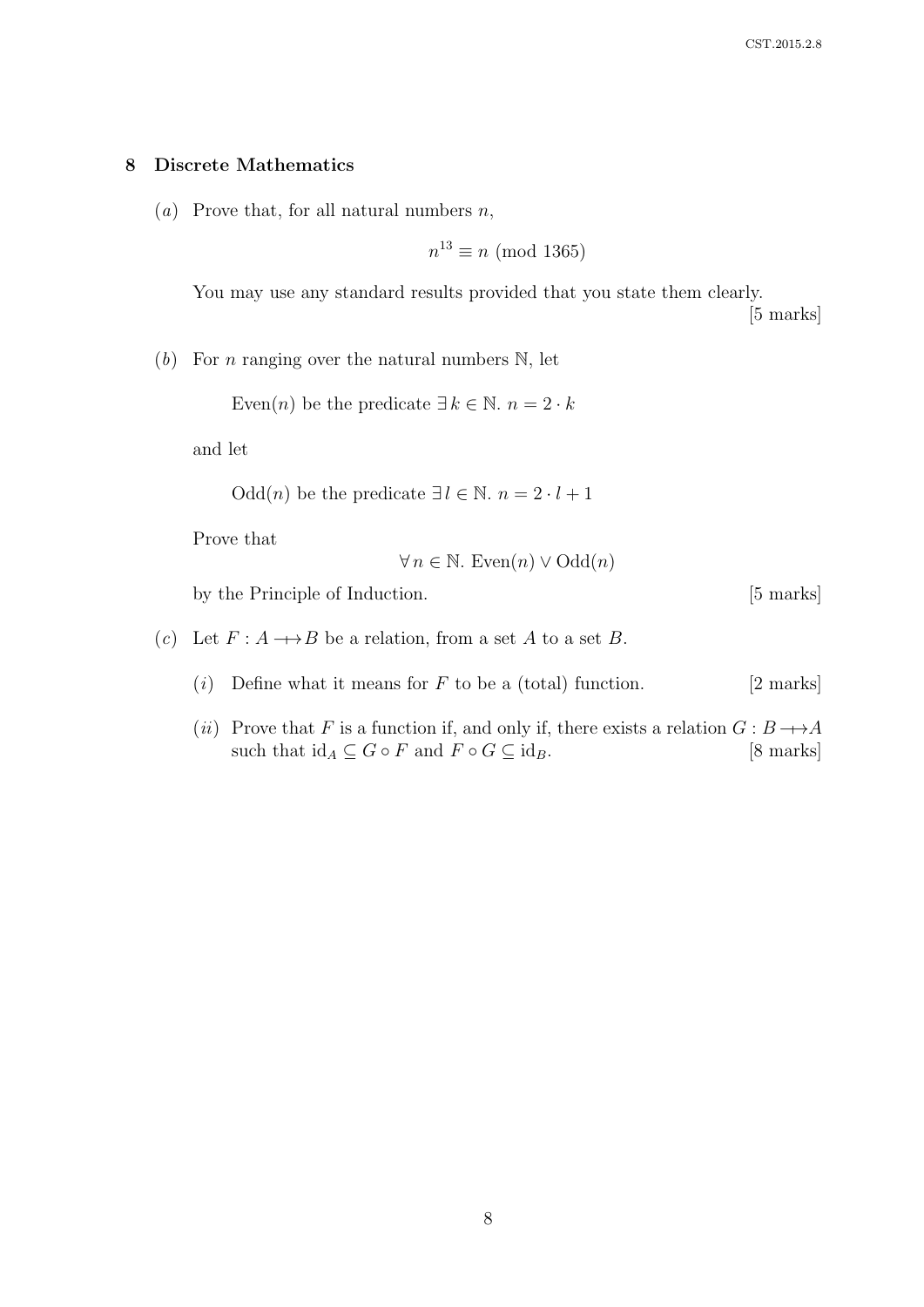#### 9 Discrete Mathematics

(a) Without using the Fundamental Theorem of Arithmetic, prove that for all positive integers  $a, b, c$ ,

$$
\gcd(a, c) = 1 \implies (\gcd(a \cdot b, c) | b \land \gcd(a \cdot b, c) = \gcd(b, c))
$$

You may use any other standard results provided that you state them clearly. [6 marks]

(b) Prove that for all disjoint sets X and Y (that is, such that  $X \cap Y = \emptyset$ ),

$$
\mathcal{P}(X \cup Y) \cong \mathcal{P}(X) \times \mathcal{P}(Y)
$$

You may use any standard results provided that you state them clearly. [6 marks]

(c) (i) For an alphabet  $\Sigma$  and a language  $L \subseteq \Sigma^*$ , define the language  $F(L) \subseteq \Sigma^*$ as

$$
F(L) \stackrel{\text{def}}{=} \{ awa \in \Sigma^* \mid a \in \Sigma \land w \in L \}
$$

Prove that for all  $L_1, L_2 \subseteq \Sigma^*, F(L_1 \cup L_2) = F(L_1) \cup F(L_2).$  [2 marks]

(*ii*) Let Pal  $\subseteq \Sigma^*$  be the language of palindromes (i.e. strings that read the same backwards as forwards) defined as Pal  $\stackrel{\text{def}}{=} \{w \in \Sigma^* \mid \text{rev}(w) = w\}$ where rev is the unique function  $\Sigma^* \to \Sigma^*$  such that  $rev(\varepsilon) = \varepsilon$ ,  $rev(a) = a$ for all  $a \in \Sigma$ , and  $rev(w_1w_2) = rev(w_2) rev(w_1)$  for all  $w_1, w_2 \in \Sigma^*$ .

Prove that for all  $L \subseteq \Sigma^*$ ,  $L \subseteq \text{Pal} \implies F(L) \subseteq \text{Pal}.$  [2 marks]

(*iii*) For  $k \in \mathbb{N}$ , let Pal<sub>k</sub>  $\subseteq$  Pal be the language of palindromes of length k; that is,  $\text{Pal}_k \stackrel{\text{def}}{=} \{w \in \text{Pal}\, \big| \, |w| = k\}.$ 

Recalling that  $F^0(X) \stackrel{\text{def}}{=} X$  and, for  $k \in \mathbb{N}$ ,  $F^{k+1}(X) \stackrel{\text{def}}{=} F(F^k(X))$ , prove that:

- (A) for all  $n \in \mathbb{N}$ ,  $F^{n}(\text{Pal}_0) = \text{Pal}_{2n}$ , [2 marks]
- (B) for all  $n \in \mathbb{N}$ ,  $F^{n}(\text{Pal}_1) = \text{Pal}_{2n+1}$ . [2 marks]

It follows that  $\bigcup_{n\in\mathbb{N}} F^n(\text{Pal}_0\cup \text{Pal}_1) = \text{Pal},$  though you are not required to prove this.